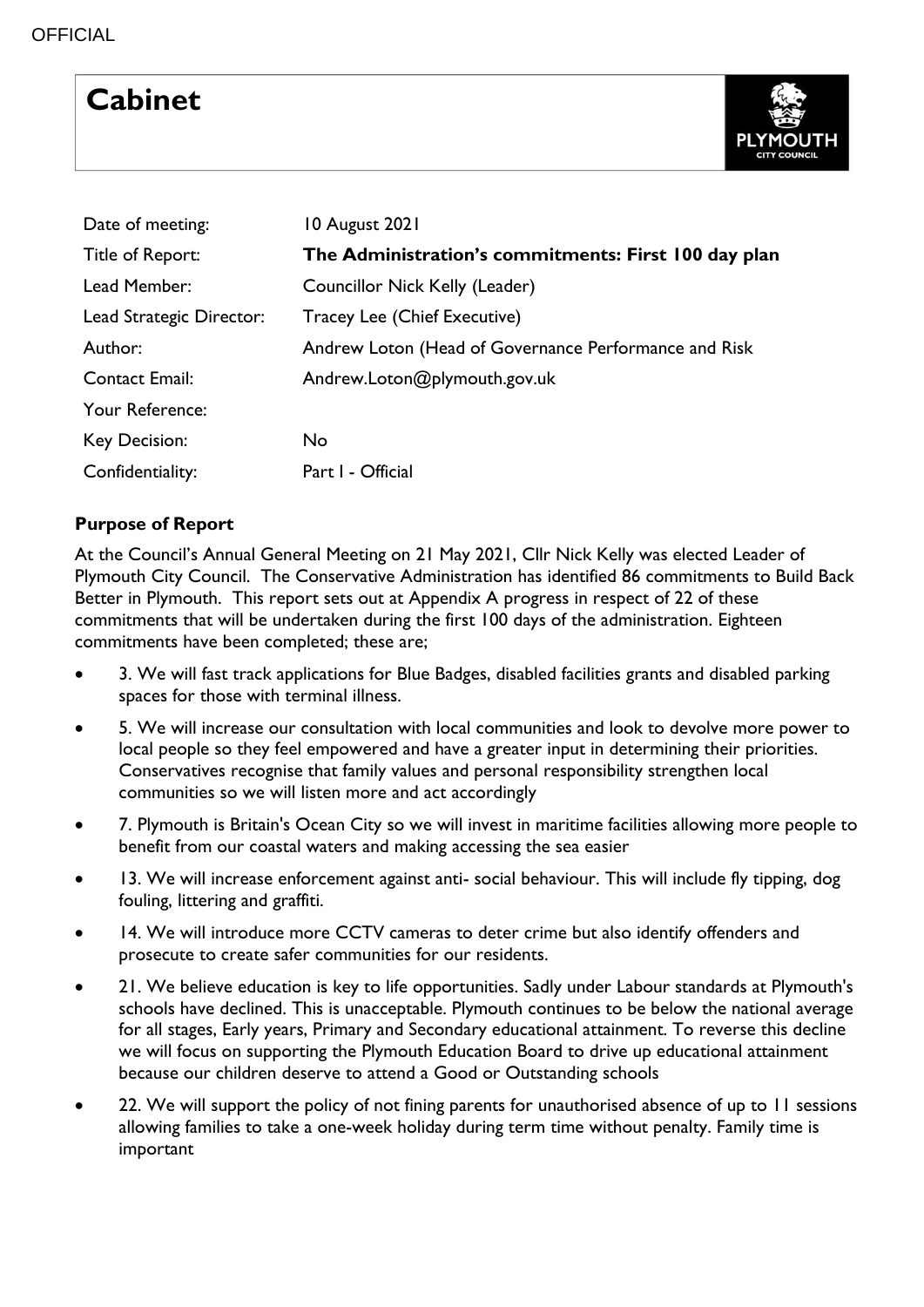#### **OFFICIAL**

- 24. We welcome the Government's increase in the Dedicated Schools Grant of  $£8.16m$  which increases school funding to £178m in 2021/22. This will see a significant increase of resources per pupil in the city's schools
- 25. Plymouth Conservatives will continue to campaign for fairer funding where Plymouth schools see equal funding to London schools
- 57. We will NOT introduce a congestion charge in Plymouth. This would be detrimental to residents and local businesses.
- 59. We will commit to FREE parking at our district shopping centres to support our local communities in Whitleigh, St.Budeaux, Plymstock, Plympton, Estover, West Park, Stoke, Devonport, Leigham, Mountbatten Crownhill and Mutley Plain
- 70. We will invest in Mutley Plain to improve the trading conditions for local businesses by extending the FREE car parking at the Barracks and Napier Street car parks to THREE hours. We will install new CCTV cameras to expose and help prosecute anti-social behaviour such as street drinking, fly tipping, vandalism, dog fouling and drug use
- 74. To improve traffic flow and make it easier to get around Plymouth we will undertake a review of the traffic light sequencing across the city. This will also help to reduce emissions and be better for the environment
- 82. We will reduce the cost of Plymouth City Councillors by removing the new additional Councillor allowances Labour introduced immediately they took control in 2018
- 83. We will scrap the £15 bin delivery charge
- 84. We will extend the green garden waste collection period including bags and go back to fortnightly collections
- 85. We will scrap the need to register EVERY year for the green garden waste collection service
- 86. We will scrap the charges to dispose of soil and rubble for local residents at Chelson Meadow.

# **Recommendations and Reasons**

That Cabinet:

- 1. To note the completion of the 18 commitments identified in this report.
- 2. To note the progress made towards the completion of the remaining four commitments due for completion within the administration's first 100 days.

The Leader and Cabinet wish to demonstrate delivery at pace against the Administration's commitments to improvements across a range of services which are important to residents, visitors and businesses.

#### **Alternative options considered and rejected**

Not to produce a plan. Without the formal agreement and publication of a defined set of actions within the first 100 days, there is a risk of slippage against commitments and a lack of transparency.

# **Relevance to the Corporate Plan and/or the Plymouth Plan**

The commitments set out at Appendix A relate to the revised priorities set out in the Corporate Plan which was adopted by the Council on 14 June 2021

# **Implications for the Medium Term Financial Plan and Resource Implications:**

Most commitments will be delivered from within existing revenue and capital resources. Where there are new resource implications, decisions will be made about allocation of resources in line with the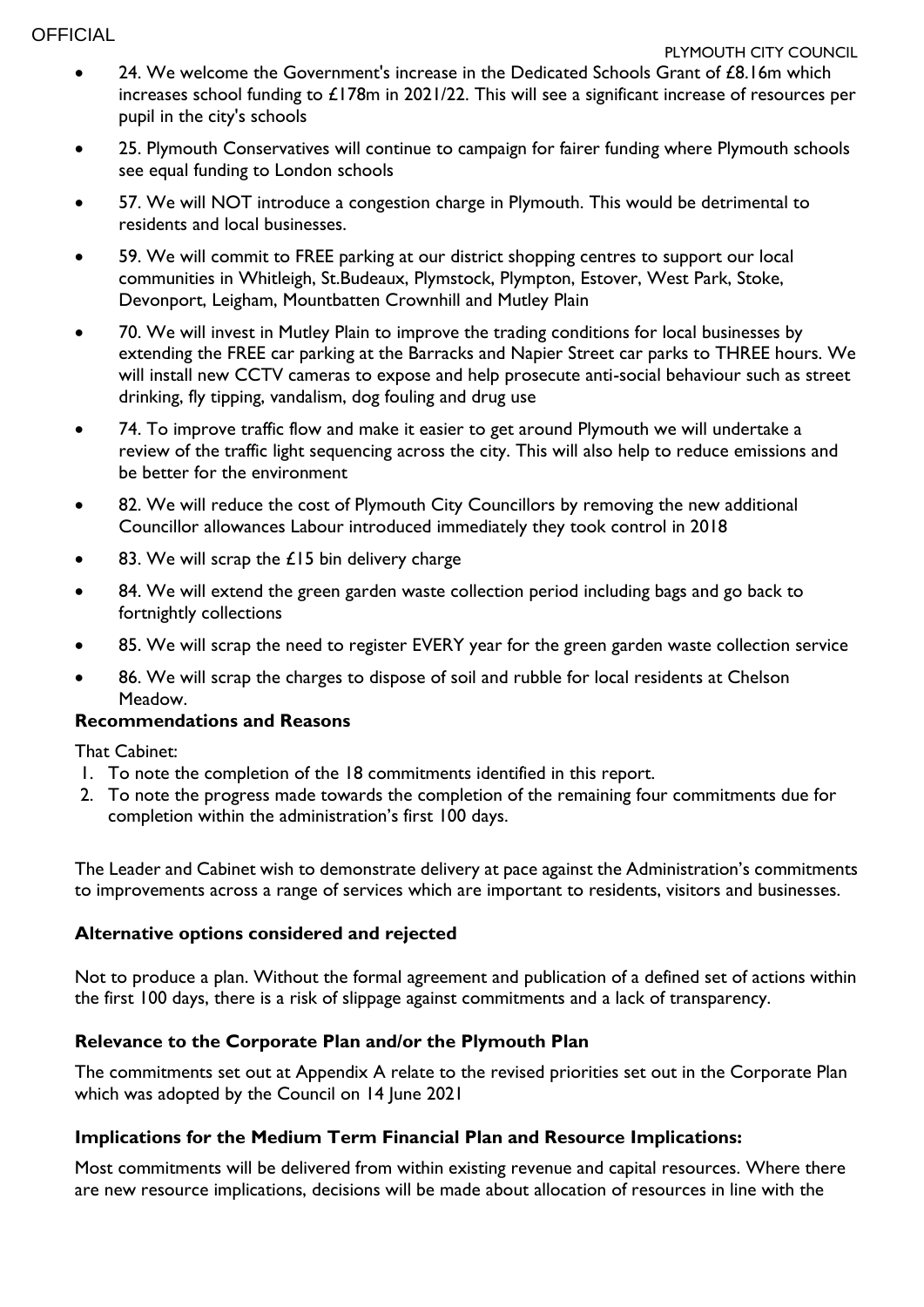Council's decision making procedures. Where delegated decisions are required in order to implement specific commitments, financial implications will be set out as part of the decision making process in accordance with the Council's constitution.

### **Carbon Footprint (Environmental) Implications:**

Environmental sustainability is a key priority of the new administration, and the waste management, recycling and traffic management commitments are specifically aimed at reducing the city's carbon footprint.

#### **Other Implications: e.g. Health and Safety, Risk Management, Child Poverty:**

*\* When considering these proposals members have a responsibility to ensure they give due regard to the Council's duty to promote equality of opportunity, eliminate unlawful discrimination and promote good relations between people who share protected characteristics under the Equalities Act and those who do not.*

The commitments within the first 100 day plan make specific contributions to community safety, inclusion, community engagement, increased support for the vulnerable and improved educational standards for children and young people.

We have given due regard to our statutory duties under the Equality Act 2010 and the Public Sector Equality Duty.

The commitment to fast track applications to the blue badge scheme, disabled facility grants and parking spaces for those with terminal illness will have a positive impact on people with disabilities. Securing a sustainable funding settlement for Adult Social Care will contribute to better outcomes for people with disabilities and the agenda to empower local people has the potential to contribute to better outcomes for communities sharing protected characteristics.

Over the coming months as we move to deliver the priority commitments of the Administration, Equality Impacts Assessment will be carried out, where required by service leads for each the priority areas set out in the first 100 days plan.

**Appendices** *\*Add rows as required to box below*

|   | <b>Ref. Title of Appendix</b>                               | <b>Exemption Paragraph Number</b> (if applicable)<br>If some/all of the information is confidential, you must indicate<br>why it is not for publication by virtue of Part 1 of Schedule 12A<br>of the Local Government Act 1972 by ticking the relevant box. |  |  |  |  |           |  |  |  |
|---|-------------------------------------------------------------|--------------------------------------------------------------------------------------------------------------------------------------------------------------------------------------------------------------------------------------------------------------|--|--|--|--|-----------|--|--|--|
|   |                                                             |                                                                                                                                                                                                                                                              |  |  |  |  | $\bullet$ |  |  |  |
| A | The new Administration's commitments: First<br>100 Day Plan |                                                                                                                                                                                                                                                              |  |  |  |  |           |  |  |  |